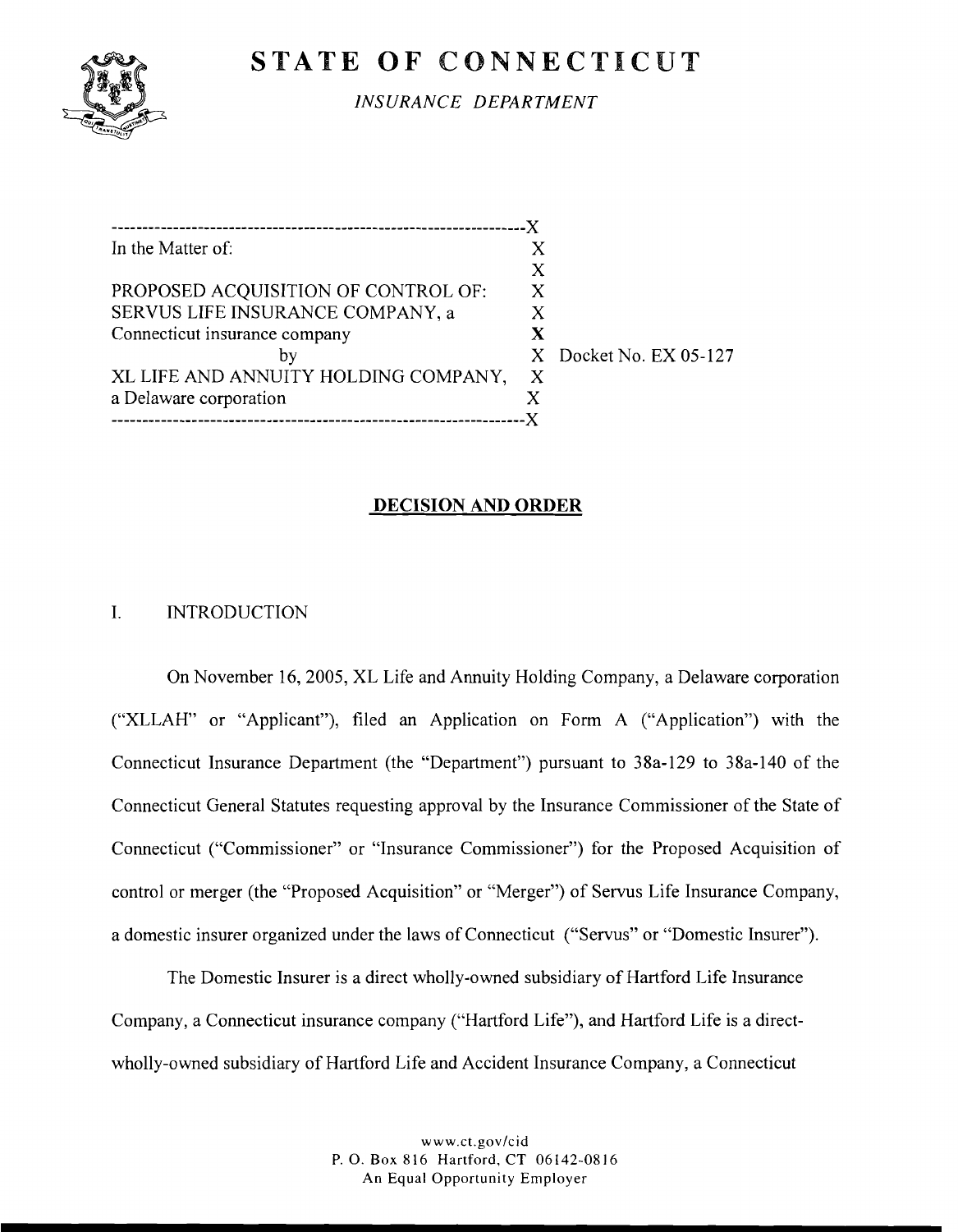insurance company ("Hartford Life & Accident"), and Hartford Life and Accident is a direct, wholly-owned subsidiary of Hartford Life, Inc. a Delaware corporation and Hartford Life, Inc. is a direct and wholly-owned subsidiary of Hartford Holdings, Inc., a Delaware corporation, and Hartford Holdings, Inc., is a direct and wholly-owned subsidiary of the Hartford Financial Services Group, Inc., a publicly traded Delaware corporation.

Supplemental information was subsequently requested by the Department and provided by the Applicants. An Amended Application was filed with the Department on December 16, 2005 with the final Amended Application filed on January 12,2006.

The Proposed Acquisition will be effected pursuant to a Stock Purchase Agreement, dated as of November 2,2005 by and between Hartford Life Insurance Company and XL Life and Annuity Holding Company ("Agreement").

On January 19, 2006, I issued a notice of hearing, in which I ordered that a public hearing concerning the application for approval of the Proposed Acquisition of Control of the Domestic Insurer be held on February 15, 2006. That order was revised for a technical correction on January 23, 2006. The hearing notice was subsequently published in The Hartford Courant, each day from January 26, 2006 to February 7, 2006, inclusive. The notice of hearing was also filed by the Department with the Office of the Secretary of State on January 20, 2006 with the revised version filed on January 23, 2006 and was published on the Department's Internet website. In accordance with section 38a-8-48 of the Regulations of the Connecticut State Agencies, the following were designated as parties to this proceeding: the Applicants and the Domestic Insurer.

The following individuals participated in and/or testified at the public hearing on behalf of the Applicant and the Domestic Insurer:

Andrew Batley, Senior Vice President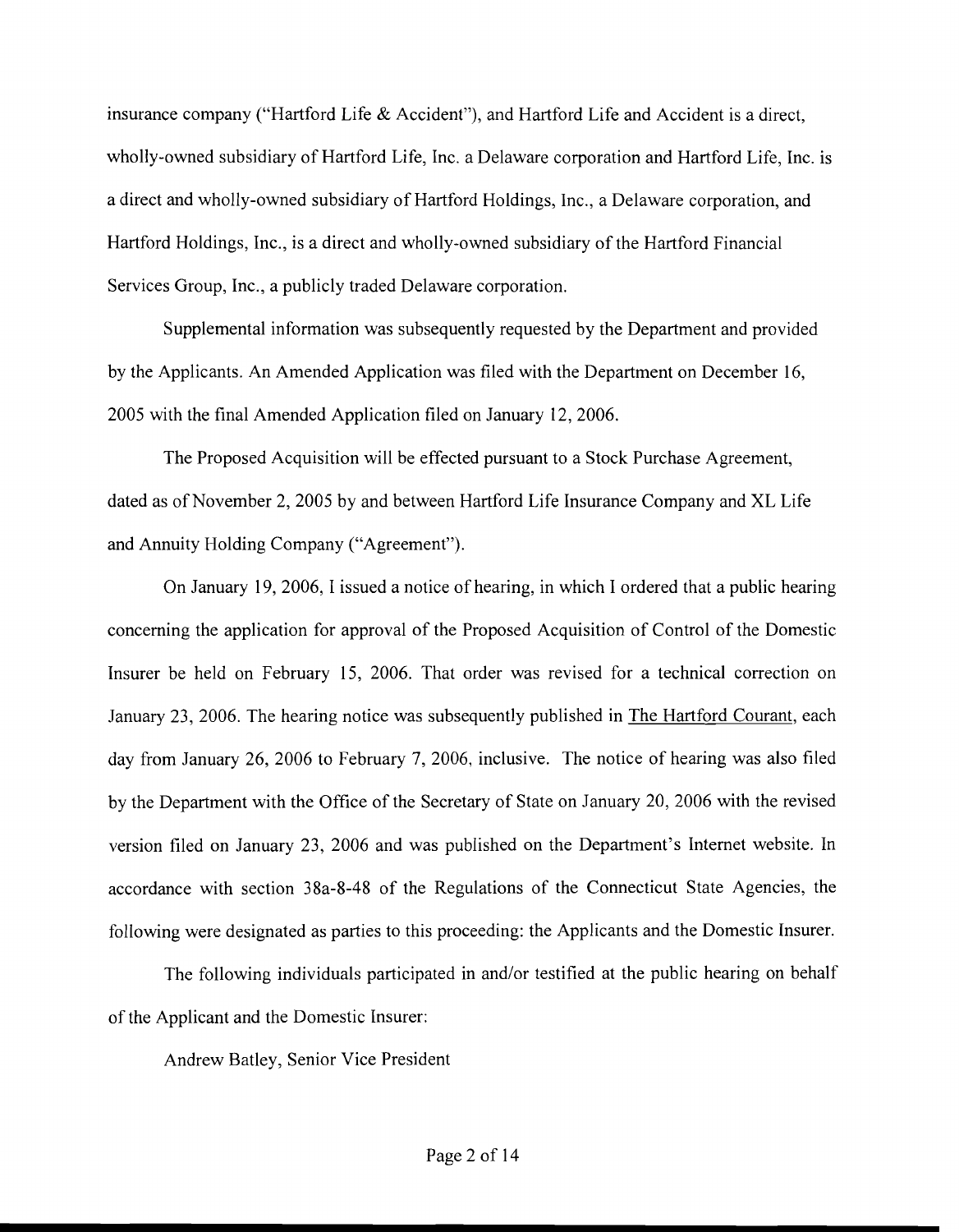David Castano, Secretary

John Hrebec, Esq., of Lord, Bissell & Brook LLP, represented the Applicants. Walter Welsh of Hartford Life Insurance Company represented the Domestic Insurer.

The following Department staff participated in the public hearing:

Beth Cook, Esq., Kathy Belfi and Joan Nakano.

Pursuant to the published hearing notice, the public was given an opportunity to speak at the hearing or to submit written comments no later than the close of business on February 7, 2006, by an Order dated January 23, 2006. No public officials or members of the public signed up to speak, spoke at the hearing, or submitted written testimony.

11. FINDINGS OF FACT

After reviewing the exhibits entered into the record of this proceeding, and based on the written and oral testimony of the witnesses, the undersigned makes the following findings of fact:

- 1. XLLAH is a Delaware domiciled corporation which was organized on October 23, 2001 and serves as a holding company for certain wholly-owned subsidiaries including XL Life Insurance and Annuity Company, an Illinois-domiciled insurer ("XLLIAC"), XL Asset Funding Company I LLC, a Delaware limited liability company ("XLAFCI"), and XL Life and Annuity (Bermuda) Ltd, a Bermuda company ("XLLAB"). Applicant is managed by a board of directors and officers appointed thereby. The principal business address of XLLAH is 20 North Martingale Road, Schaumburg, Illinois 60173.
- 2. XLLAH is a wholly-owned subsidiary of X.L. America, Inc., a Delaware corporation ("XLA"), which in turn is a wholly-owned subsidiary of X.L. Holdings Barbados Ltd., a Barbados corporation ("XLHB"), which in turn is a wholly-owned subsidiary of XL Insurance (Bermuda) Ltd, a Bermuda company (XL Insurance"), which in turn is a wholly-owned subsidiary of EXCEL Holdings Limited, a Cayman Islands Corporation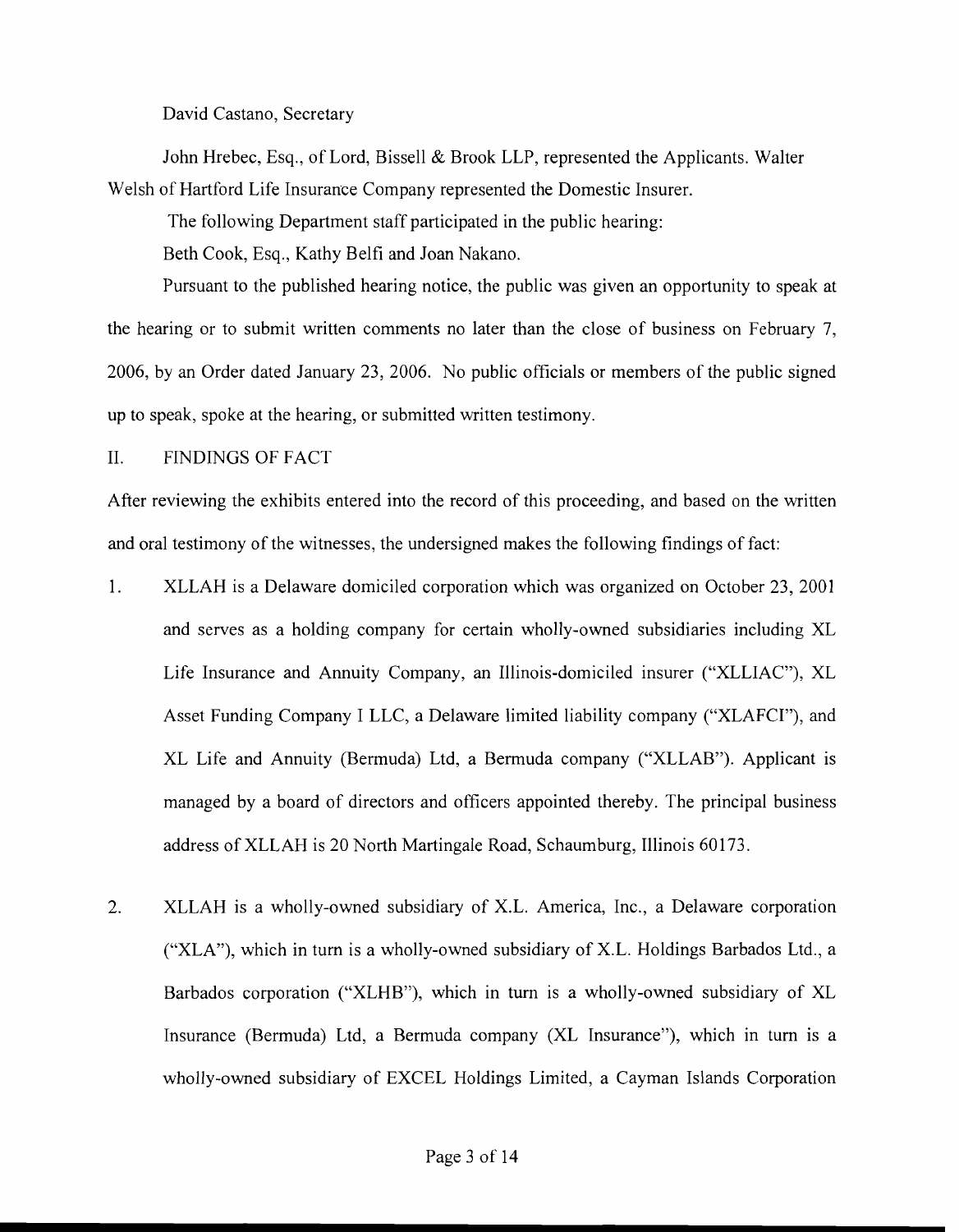("EXCEL"), which in turn is a wholly-owned subsidiary of XL Capital Ltd, a Cayman Islands domiciled, New York Stock Exchange publicy traded corporation ("XL Capital"). XL Capital is the ultimate controlling parents of the Applicant and its insurer and noninsurer affiliates, all of which are members of the XL Capital Holding Company System.

- 3. XL Capital, through its operating subsidiaries, is a leading provider of insurance and reinsurance coverages and financial products and services to industrial, commercial and professional service firms, insurance companies and other enterprises on a worldwide basis. As of September 30, 2005, XL Capital had consolidated assets of approximately \$54.8 billion and consolidated shareholders' equity of approximately \$7 billion.
- 4. XL Capital operates in 29 countries with approximately 3500 employees, and is organized into three operating segments: Insurance, Reinsurance, and Financial Products & Services. Through its three operating segments, XL Capital offers a wide array of products and services to businesses, including excess general liability, directors and officers liability, professional liability, property and casualty insurance and reinsurance coverages, and consumer and commercial asset securitization, global infrastructure project finance, and structured investment products.
- 5. The principal operating subsidiaries of XL Capital within the Insurance Segment include XL Specialty Insurance Company, a Delaware corporation, XL Insurance Company of New York, Inc., a New York corporation, Greenwich Insurance Company, a Delaware corporation, Indian Harbor Insurance Company, a North Dakota corporation, XL Insurance America, Inc., a Delaware corporation, XL Select Insurance Company, an Oklahoma corporation, XL Insurance Company Limited, a United Kingdom company,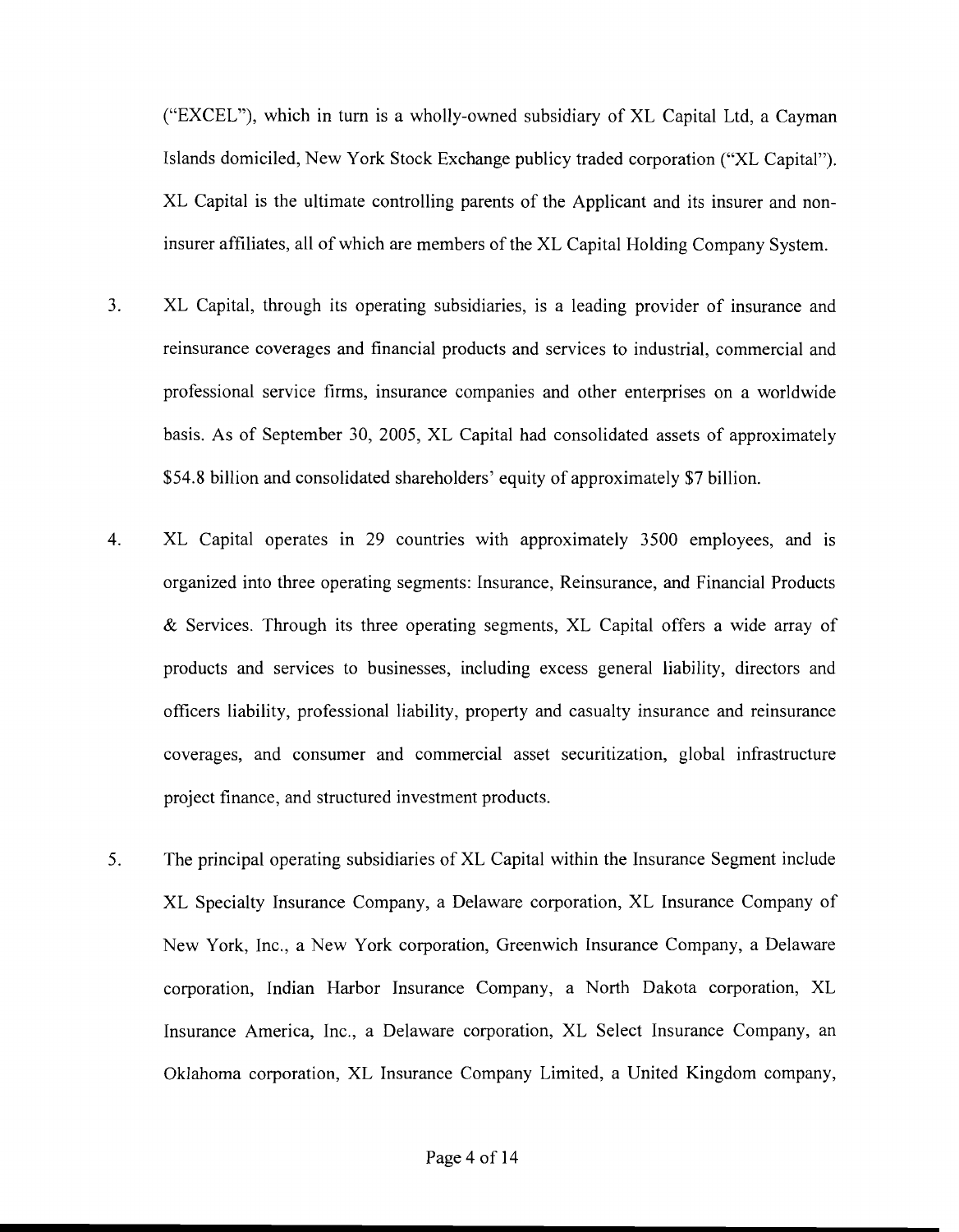XL Insurance Switzerland, a Switzerland company, XL Europe Ltd, a Republic of Ireland company and XL Insurance.

- 6. Within the Reinsurance Segment, the principal operating companies inclue XL Re Ltd, a Bermuda company, XL Reinsurance America Inc., a New York corporation, XL Re Latin America Ltd, a Switzerland company, and XL Re Europe, a French company.
- 7. The principal operating companies within the Financial Products and Services Segment include XL Capital assurance Inc., a New Yorl corporation, XL Financial Assurance Ltd., a Bermuda company, XL Life Insurance and Annuity Company, an Illinois corporation, and XL Weather & Energy Inc., a Delaware domiciled corporation.
- **8.** The Applicant and XL Capital, through their affiliate XL Re, have a great amount of expertise in the life insurance and life reinsurance industries. XL Re has a well established life reinsurance business which has been writing business in the United Kingdom since 1999. It now has over *\$5* billion of assets and a team of over 40 people split between London, Bermuda, Stamford and Paris.
- 9. Servus is currently licensed to write business in 49 states and the District of Columbia. Servus is not licensed in New York and the license in North Carolina is currently restricted. Its principal office is located at 200 Hopmeadow Street, Simsbury, CT 06089.
- 10. Servus has no employees.
- 11. Servus has no ownership interest or security interest of any kind in any real property.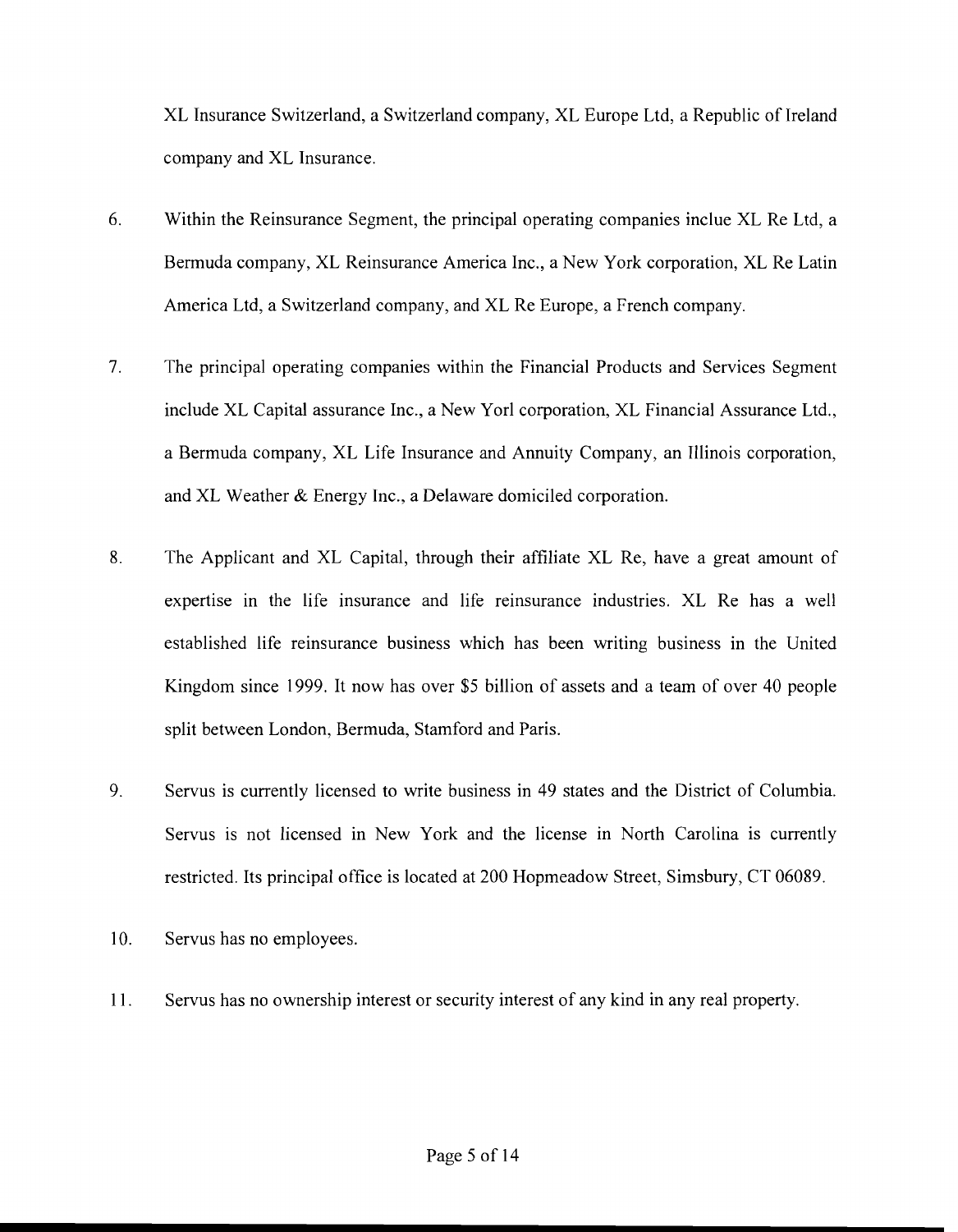- 12. Servus has not engaged in any activity or entered into or carried out any transaction since December 31, 2004.
- 13. In accordance with the Agreement, the Applicant will purchase one hundred percent of the issued and outstanding shares of the capital stock of Servus from Hartford Life.
- 14. The Merger consideration consists of the estimated surplus amount plus the amount of \$3 million subject to several adjustments set forth in the Agreement.
- 15. The consideration will be paid by Applicant out of available funds of XL Capital and its subsidiaries.
- 16. The nature and amount of the consideration to be paid in connection with the proposed Merger was determined by arm's length negotiation between the Applicant and Hartford Life.
- 17. Following the Merger, Servus will become a direct, wholly-owned subsidiary of XL Holding and will redomesticate to Delaware and change the company's name to XL Re Life America, Inc ("XLRLA").
- 18. After the Merger, the following will be officers of XL Re Life America, Inc.:

Andrew Batley, President, Chief Executive Officer David G. Castano, General Counsel and Secretary William J. Reifenberger, Senior Vice President M. Cristina Downey, Vice President and Chief Underwriter Thomas J. Hartlett, Vice President and Head of Administration Suzanne LaBella, Assistant Vice President, Underwriting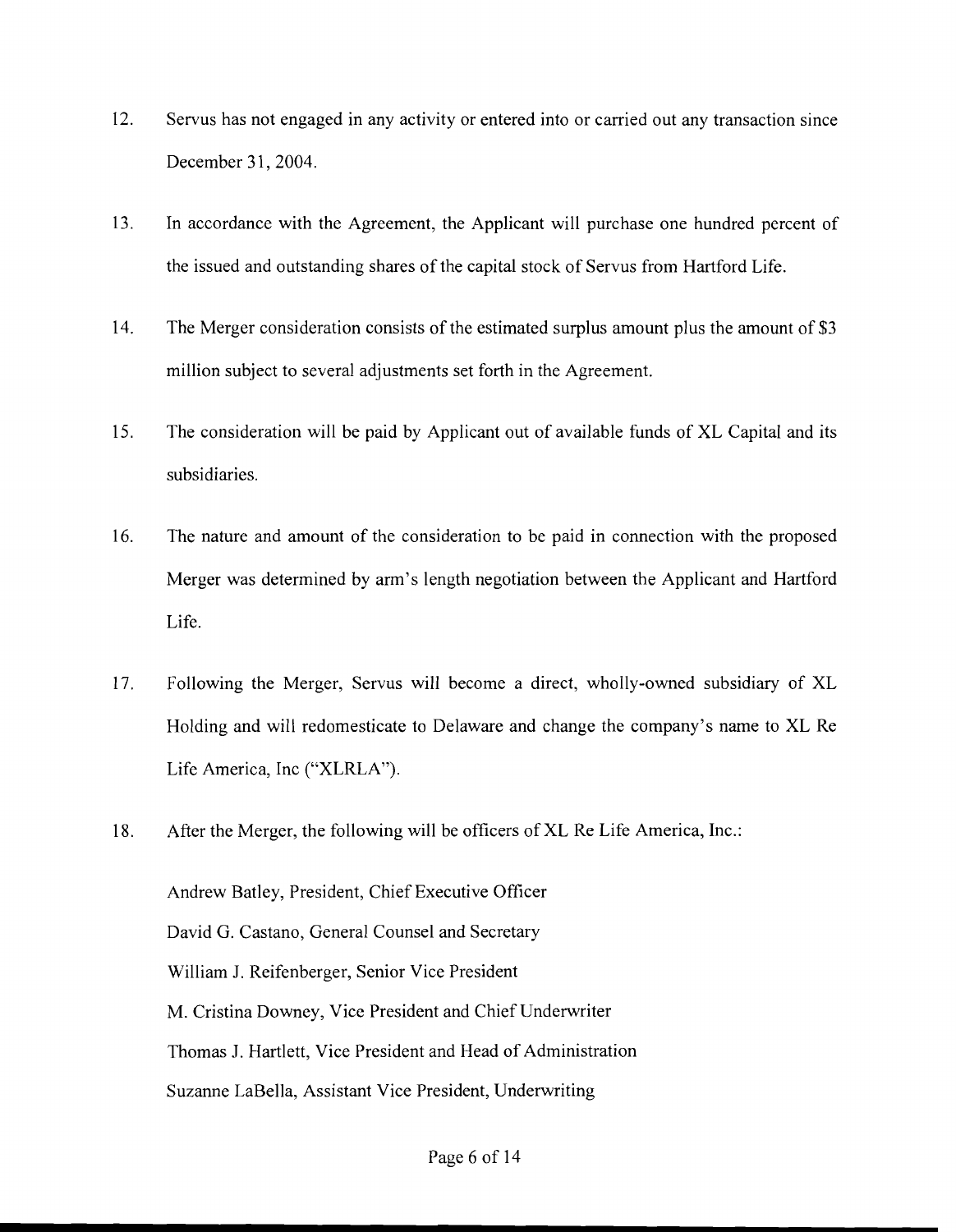19. After the Merger, the following will be members of the board of directors for XL Re Life America, Inc.:

Andrew Batley David G. Castano Gary Crofts Robert Wilfred Douglas William J. Reifenberger

- 20. The biographical affidavits of the new members of the boards of directors and officers of XLRLA, which include each individual's educational background, professional credentials, and employment history, are included in the record and the files of the Insurance Department.
- 21. XLRLA will operate as a reinsurer and not write policies directly to the public. The customers will be US life insurance companies and the primary business will be term life insurance that will be either coinsured or reinsured on a yearly renewable term basis. Most business is expected to be on a quota share basis and the remainder on an excess retention basis.
- 22. All business inforce with Servus on the closing date will continue to be reinsured with Reassure America Life Insurance Company.
- 23. During the 12 calendar months preceding the filing of the application, neither the Applicants, nor any person controlling, controlled by or under common control with, the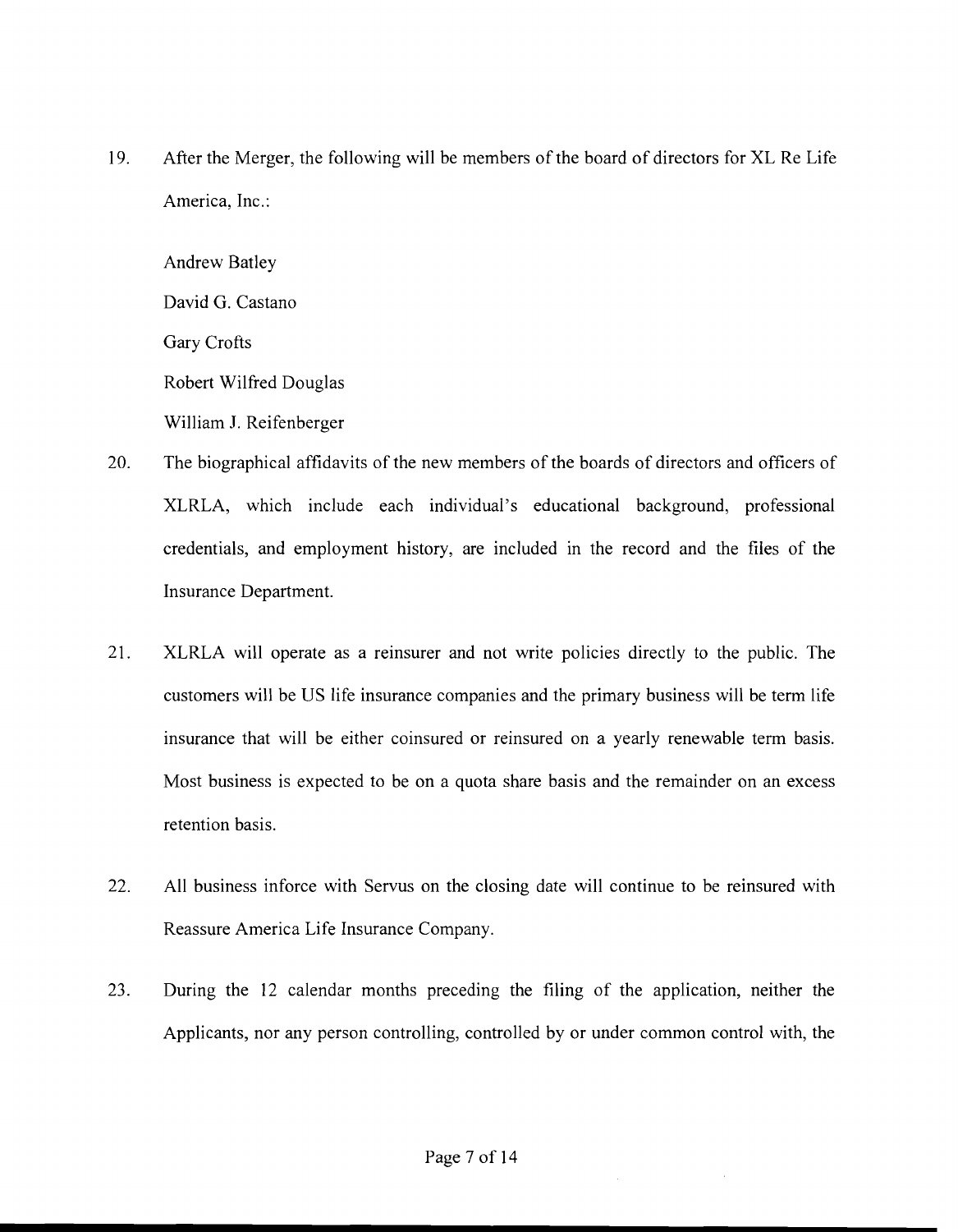Applicants nor any of the executive officers or directors of the Applicants has effected transactions in any voting securities of Servus.

- 24. Neither the Applicants, nor its affiliates, nor any person listed as a director or executive officer of the Applicants, nor anyone based upon interviews or at the suggestion of such acquiring party made any recommendations to purchase any voting securities of Servus during the 12 calendar months preceding the filing of the Application.
- 25. Other than the Merger & Acquisition Services, Inc., there are no contracts, arrangements, understandings or agreements with broker-dealers as to the solicitation to any voting security of Servus in which the Applicants, any affiliates of the Applicants, or any person listed as a director or executive officer of the Applicants is involved. An executed copy of the agreement with Mergers & Acquisition Services, Inc. was filed as Exhibit H to the Application.

#### 111. DISCUSSION

Section 38a-132(b) of the Connecticut General Statutes specifically requires the approval of the proposed acquisition of control of the Domestic Insurer unless it is determined that:

- (A) After the change of control, the Domestic Insurer would not be able to satisfy the requirements for the issuance of licenses to write the lines of business for which they are presently licensed;
- (B) The effect of the merger or other acquisition of control would be to substantially lessen competition of insurance in this state or tend to create a monopoly in Connecticut;
- (C) The financial condition of the acquiring party is such as might jeopardize the financial stability of the Domestic Insurer or prejudice the interests of its policyholders;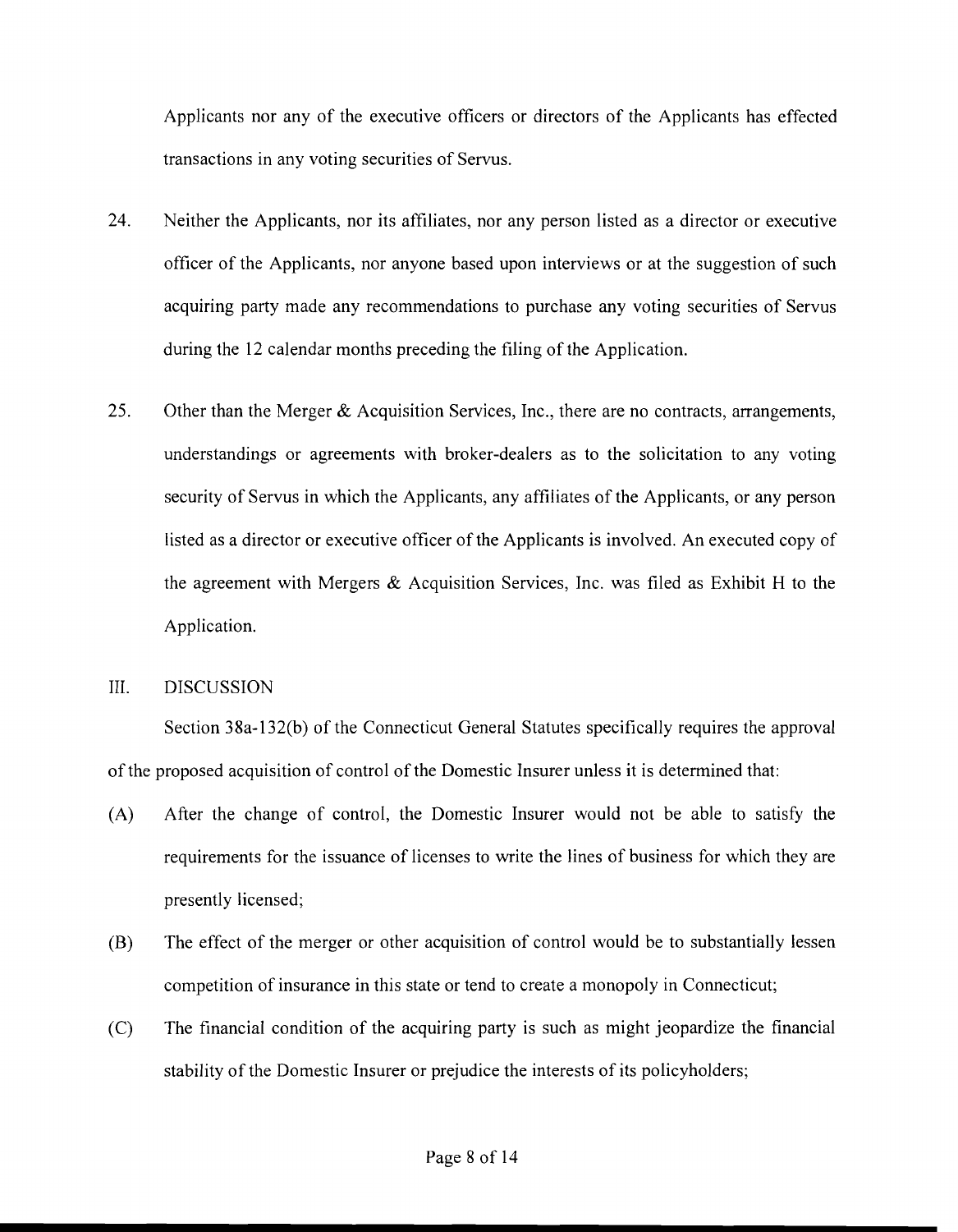- (D) The plans or proposals which the acquiring party has to liquidate the Domestic Insurer, sell its assets or consolidate or merge it with any person, or make any other material change in its business or corporate structure or management, are unfair and unreasonable to policyholders of the Domestic Insurer and not in the public interest;
- (E) The competence, experience and integrity of those persons who would control the operations of the Domestic Insurer are such that it would not be in the interest of the policyholders of the Domestic Insurers and of the public to permit the merger or other acquisition of control; or
- (F) The acquisition of control of the Domestic Insurer is likely to be hazardous or prejudicial to those buying insurance.

# **A. The ability of the Domestic Insurers to satisfy the requirements for the issuance of licenses to write the line or lines of business for which they are presently licensed following the proposed acquisition of control.**

The Domestic Insurer is a domestic insurance company currently licensed pursuant to section 38a-41 of the Connecticut General Statutes. The Applicant intends to redomesticate the Domestic Insurer to Delaware following the consummation of the Merger therefore the Domestic Insurer will not need to satisfy the requirements for the issuance of licenses to write the line or lines of business for which they are presently licensed following the proposed acquisition of control.

## **B. Whether the effect of the Proposed Acquisition would be to substantially**

# **lessen competition of insurance in this state or tend to create a monopoly herein.**

The Domestic Insurer has not engaged in any activity or entered into or carried out any transaction since December 31, 2004. Therefore, it is hereby concluded that the effect of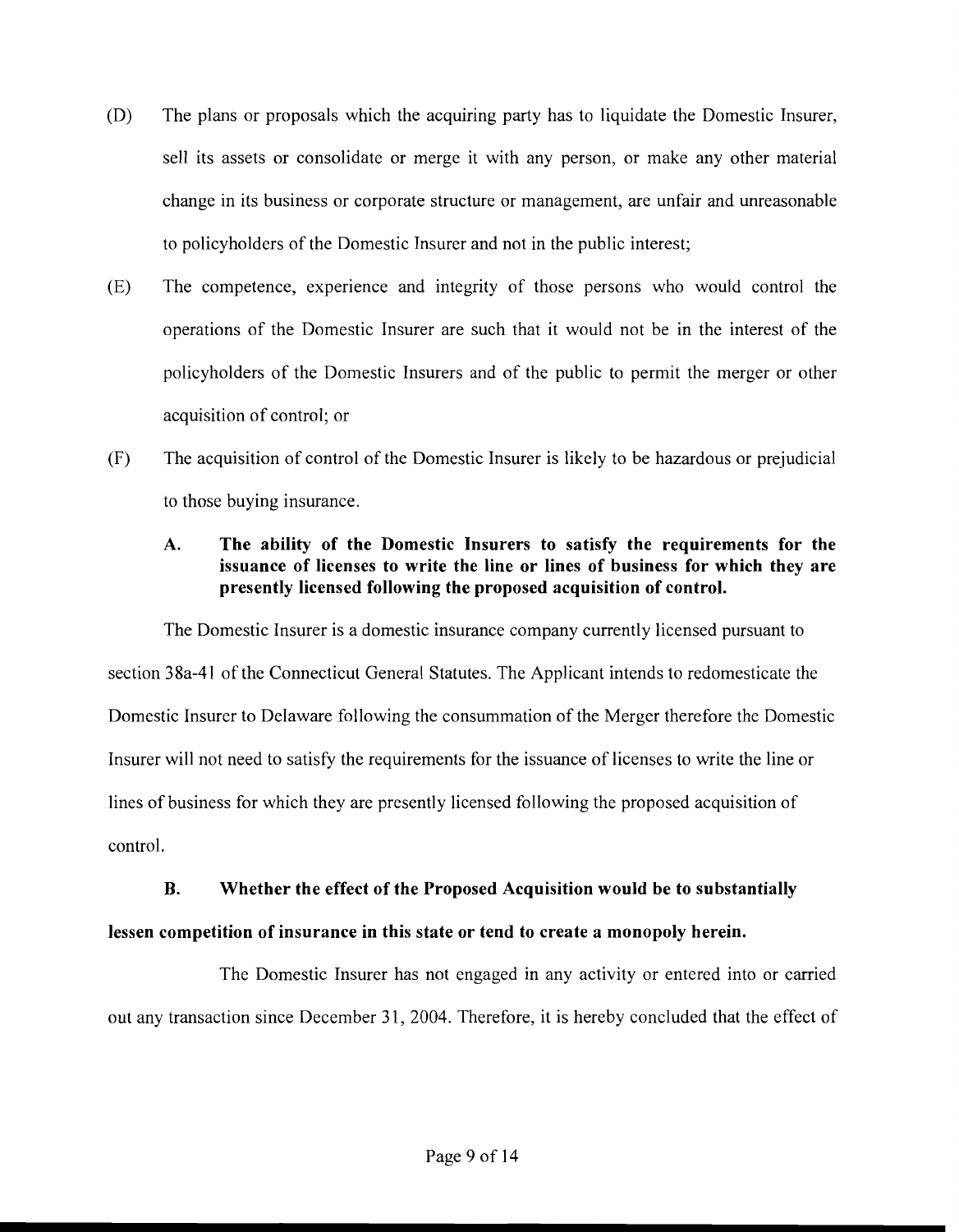the acquisition of control by the Applicant will not substantially lessen competition of insurance or tend to create a monopoly in Connecticut.

**C.** Whether the financial condition of the Applicant is such as might jeopardize the financial stability of the Domestic Insurer or prejudice the interests of their policyholders.

Based on the written testimony and the evidence contained in the record, there is no evidence that would indicate the financial condition of the Applicant might jeopardize the financial condition of the Domestic Insurer, or prejudice the interest of the policyholders.

D. Whether the plans or proposals which the Applicant has to liquidate the Domestic Insurer, sell their assets or consolidate or merge them with any person, or to make any other material change in their business or corporate structure or management, are unfair and unreasonable to policyholders of the Domestic Insurer and not in the public interest.

The record reveals that the Applicant has no current plans or proposals to liquidate the Domestic Insurers, to sell their assets, or consolidate or merge them with any other entity.

Accordingly, the record supports the conclusion that there are no plans or proposals for the Domestic Insurer that are unfair and unreasonable to policyholders of the Domestic Insurer or not in the public interest.

**E.** Whether the competence, experience and integrity of those persons who would control the operation of the Domestic Insurer are such that it would not be in the interest of the policyholders of the Domestic Insurer and of the public to permit the Proposed Acquisition or other acquisition of control.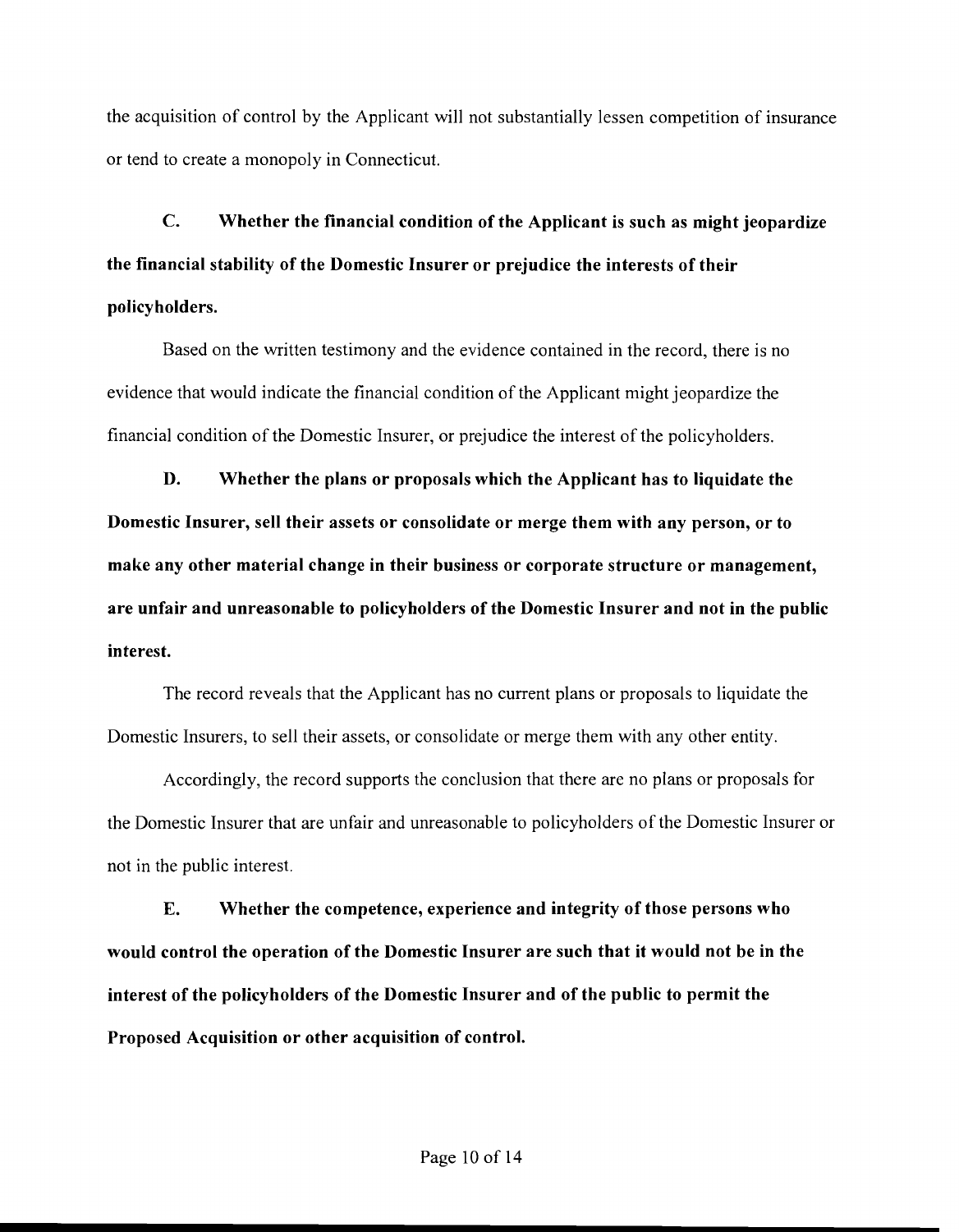The record includes the biographical affidavits of those individuals who will serve as members of the board and as officers of the Applicants and the Domestic Insurer following the change of control. The biographical affidavits disclose each individual's educational background, professional credentials and their employment history. In addition, the Applicant has represented, and the biographical affidavits confirm, that during the last ten years none of the proposed directors or officers of the Applicants and Domestic Insurer have been convicted in a criminal proceeding (excluding minor traffic violations) or have been convicted or otherwise penalized for violating any federal or state law regulating the business of insurance securities or banking, (or in the case of an alien person, such equivalent provision as applicable). During the last ten years, none of the proposed directors or officers of the Applicants have been the subject of any proceeding under the Federal Bankruptcy Code, (or in the case of an alien person, such equivalent provision as applicable) or have been affiliated with a business or organization which has been subject to such proceeding.

Furthermore, no proposed director or officer of the Applicants or Domestic Insurer has had a revocation, suspension or disciplinary sanction imposed against him or her by a governmental agency. None of the filed biographical affidavits contain any information that reflects negatively on the integrity of these individuals. The competence, experience, and integrity of those persons who would control the operations of the Domestic Insurer after the Proposed Acquisition is such that it would be in the interest of policyholders of the Domestic Insurer, and in the public interest to permit the Proposed Acquisition.

**F. Whether the acquisition is likely to be hazardous or prejudicial to those buying insurance.**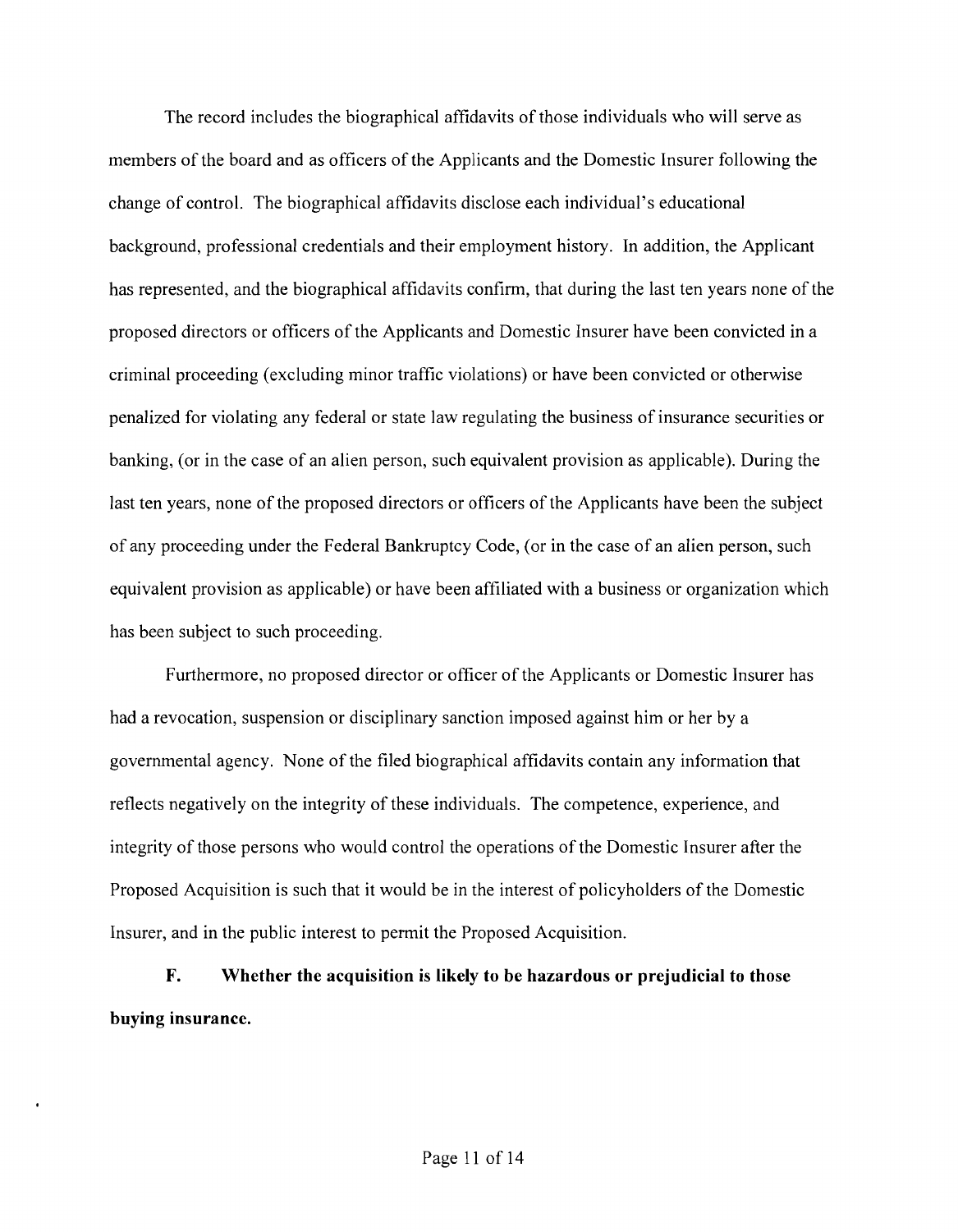Based on the tinancial strength of the Applicant, the affirmation that the current plans of the Applicant for the Domestic Insurer will provide a strong and stable financial environment for the Domestic Insurer, it is hereby concluded that the proposed acquisition of control of the Domestic Insurer is not likely to be hazardous to those buying insurance.

Accordingly, assuming compliance with all of Connecticut's insurance statutes and regulations, it is reasonable to conclude that the proposed acquisition of control of the Domestic Insurer is not likely to be hazardous to those buying insurance.

#### IV. RECOMMENDATION

Accordingly, based on the foregoing findings of fact and discussion, the written testimony and exhibits submitted, the record of the February 15, 2006 public hearing, and the recommendation of the Insurance Department staff, I conclude that the Applicants have satisfied the statutory criteria as provided in section 38a-132(b) of the Connecticut General Statutes. Accordingly, I find that pursuant to the relevant section 38a-132(b) of the Connecticut General Statutes that after the proposed acquisition of control (a) the Domestic Insurers will be redomesticating to another state and will not be required to meet the requirements for licensing in this state; (b) the effect of the acquisition of control will not be to substantially lessen competition in this state or tend to create a monopoly therein; (c) the financial condition of the Applicants is not such as might jeopardize the financial stability of the Domestic Insurer, or prejudice the interest of their policyholders; (d) the plans or proposals for the Domestic Insurer are not unfair and unreasonable to their policyholders, and are in the public interest; (e) the competence, experience and integrity of the management of the Applicants is such that it would be in the interest of policyholders of the Domestic Insurer, and of the public to permit the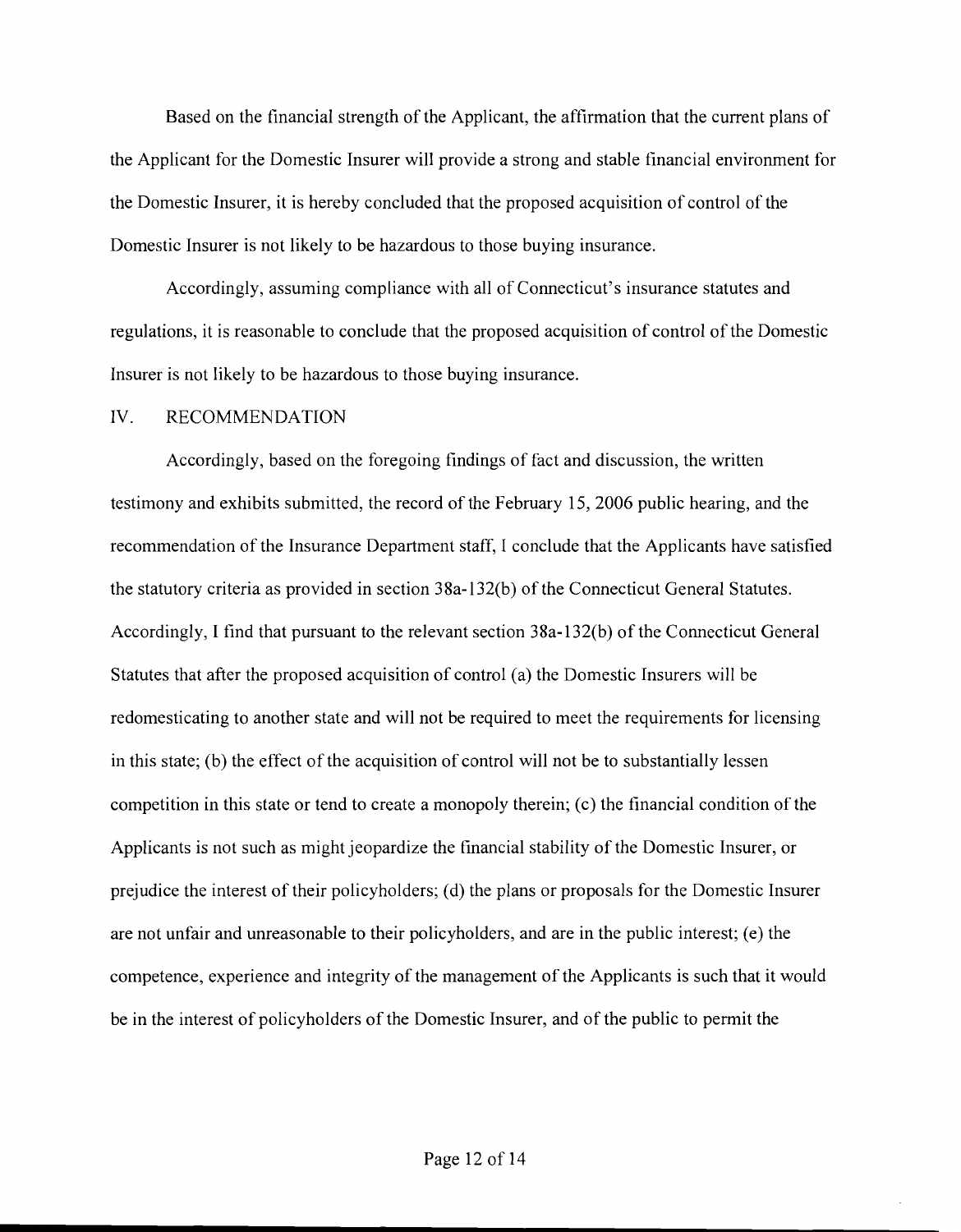proposed acquisition of control; and **(f)** the acquisition of control of the Domestic Insurer is not likely to be hazardous or prejudicial to those buying insurance.

Accordingly, I order the following:

1. The Form A Application of the Applicants in which they seek approval to acquire control of the Domestic Insurer is hereby approved.

2. The Applicants shall provide the Insurance Department with written confirmation of the consummation of the acquisition of control by the end of the month the acquisition of control takes place.

3. Within fifteen (15) days following the end of the month in which the proposed acquisition is consummated, the Domestic Insurer shall file an amended Insurance Holding Company System Annual Registration Statement pursuant to section 3 8a- 13 8- 10 of the Regulations of Connecticut State Agencies.

4. If the proposed transaction is not consummated within three (3) months of the date of this Order and the Applicants intend to consummate the proposed transaction, the Applicants shall submit to the Commissioner a statement, which shall include (1) the reason for the Applicants' inability to consummate the proposed transaction; (2) any material changes in the information contained in the Form A Application; and (3) the current financial statements of the Applicants and the Domestic Insurers.

5. If the Applicant has not redomesticated the Domestic Insurer to the State of Delaware within 180 days following consummation of the proposed transaction, the Applicants shall submit to the Commissioner a statement which shall state how the Applicant plans to satisfy the requirements for the issuance of licenses to write the line or lines of business for which the Domestic Insurer was licensed prior to the change of control.